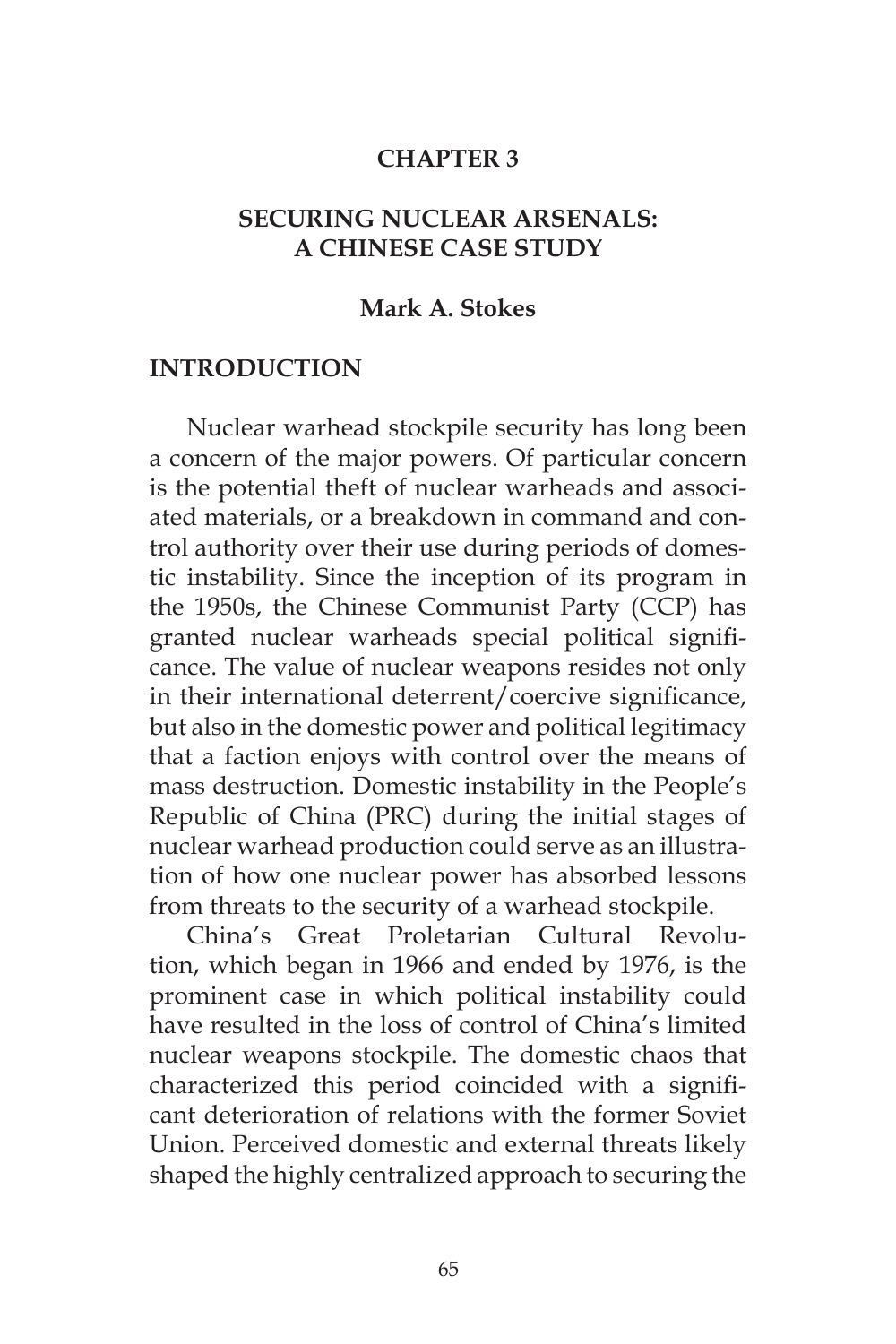national nuclear warhead stockpile that the Chinese People's Liberation Army (PLA) continues to employ until today.

During the initial stages of China's program, its system of storage and handling nuclear warheads was relatively integrated with its civilian nuclear research and development (R&D) and production complex. Concerns over domestic stability and external threats to China's initial nuclear capabilities contributed toward the institutionalization of a highly centralized storage and handling system involving strict political control through the Central Military Commission (CMC), rather than the General Staff Department (GSD). The power of the CMC stems from its political subordination to the CCP Central Committee, rather than to legal state authority.

Furthermore, the experience of the Cultural Revolution may have contributed to a relative emphasis on security over operational effectiveness that has characterized China's nuclear strategy until today. Since the production of China's first nuclear device in 1964, warheads have been managed in peacetime through an independent organization, known as 22 Base, which is separate and distinct from operational missile bases and subordinate launch brigades. From the time of China's initial production of a nuclear device in 1964 until 1979, 22 Base, subordinate to the PLA's National Defense Science and Technology Commission, exercised control over the country's nuclear warhead stockpile. The organizations responsible for the means of delivery, primarily the Second Artillery Corps and to a lesser extent the PLA Air Force, exercised no peacetime control over the nuclear weapons stockpile. It was not until after the political chaos of the Cultural Revolution subsided that the CMC directed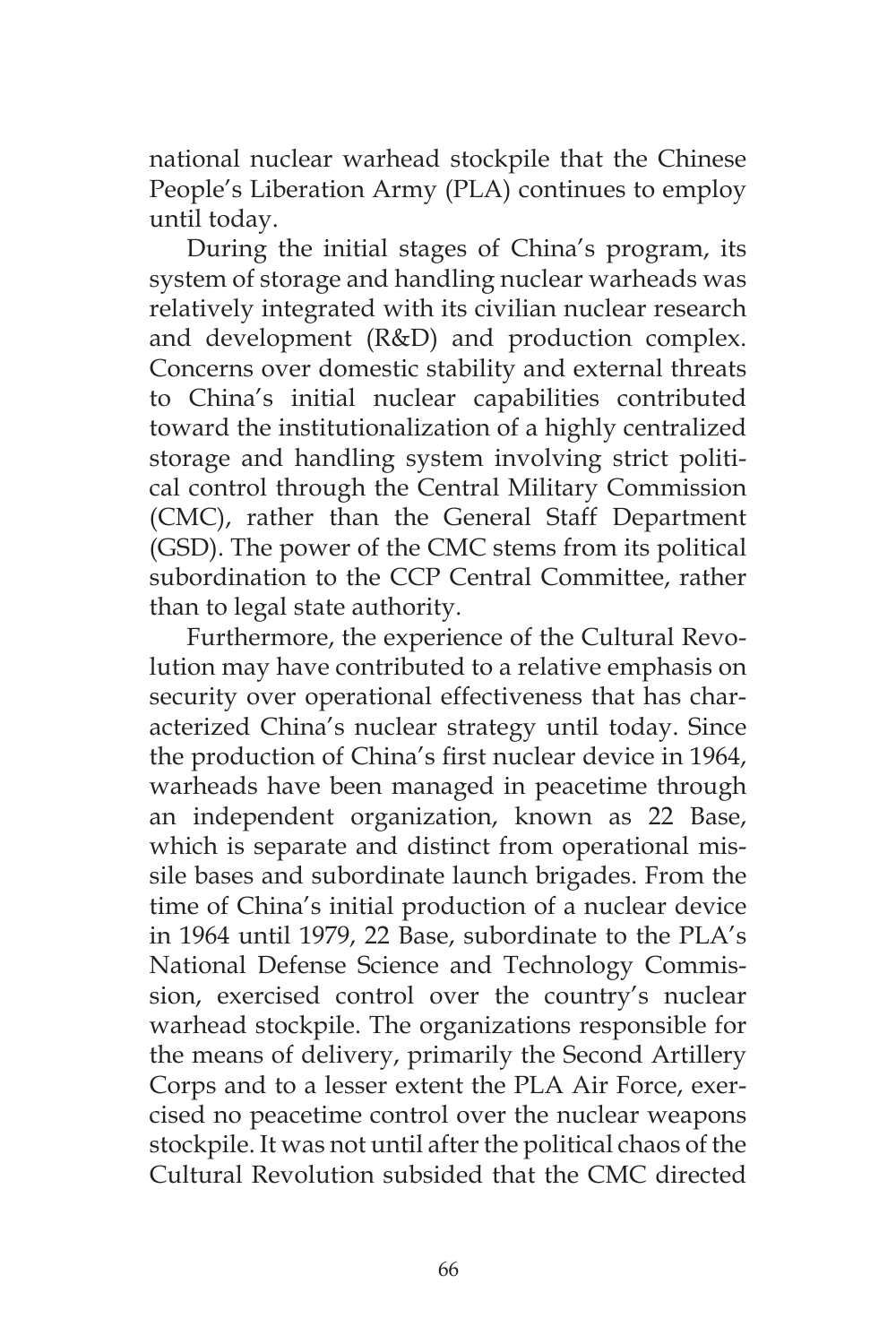the 22 Base's subordination under the Second Artillery Corps. However, even then, security considerations remained paramount. Within the Second Artillery, an organizational structure that maintained a clear division between the management of the nuclear warhead stockpile and missile operations was established and maintained until today.

Based on limited historical data, this case study outlines the potential effects that the domestic political instability the Cultural Revolution had on the security of China's nuclear weapon inventory during its initial stages. The case study begins with an overview of China's early plans for its warhead storage and handling system, then addresses the chaos of the Cultural Revolution and how security considerations may have led to a decision to move storage functions to the Qinling Mountain area south of the Shaanxi city of Baoji and west of the historic city of Xian. While the literature to date has highlighted the role of defense industrial scientists and engineers, little attention has been given to key PLA personnel responsible for the security aspects of the program. The case study then examines how the turmoil of the Cultural Revolution may have influenced the PLA's current system of warhead storage and handling.

## **ESTABLISHMENT OF CHINA'S INITIAL WARHEAD STORAGE AND HANDLING FACILITY**

An examination of PLA units and senior officers responsible for the formation of China's warhead storage and handling system begins with Jia Qianrui [贾 乾瑞], Hong Youdao [洪有道], and Yao Shumei [姚书 梅]. The National Defense Science and Technology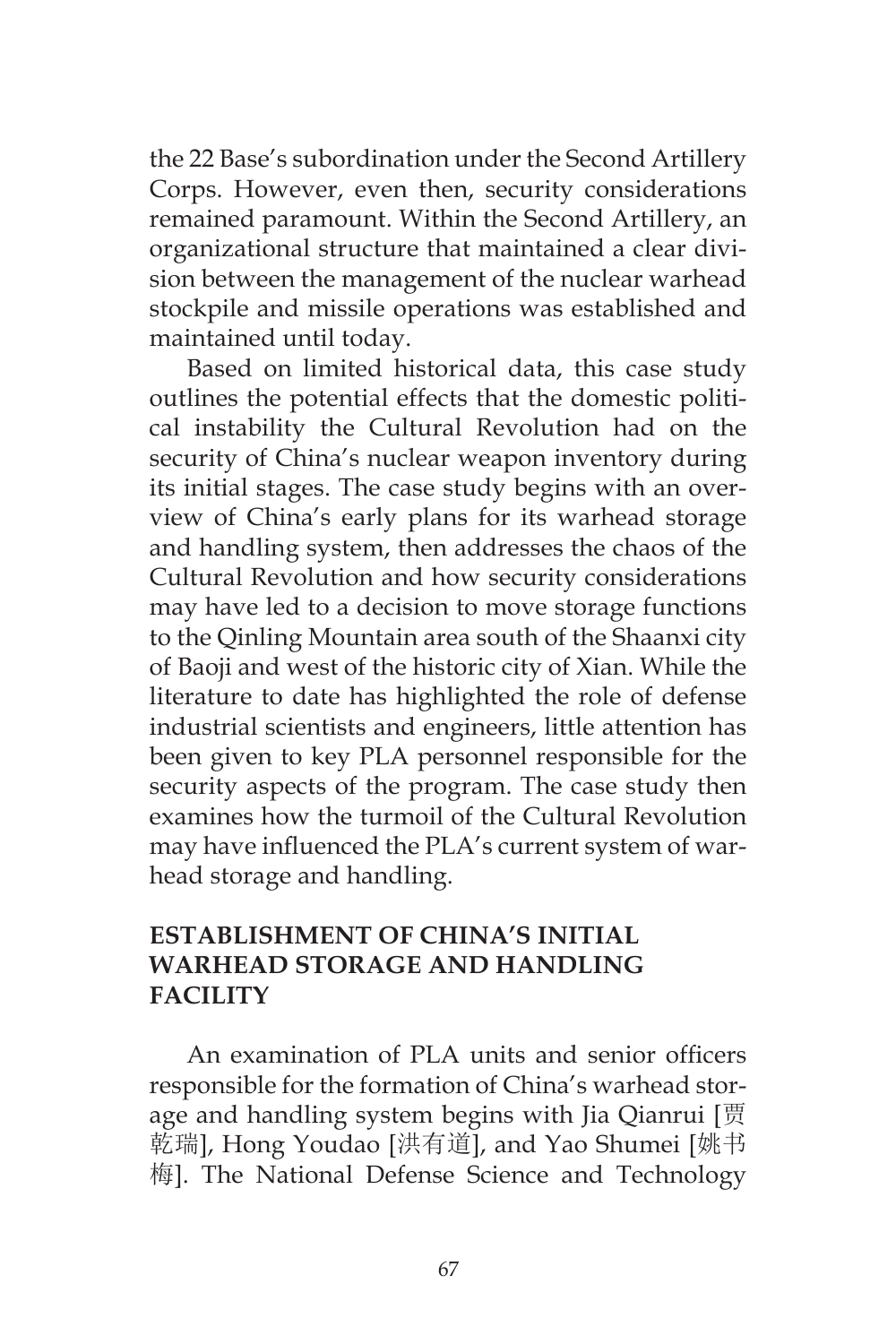Commission units supporting the nuclear program included 20 Base in Jiuquan, Gansu province; 21 Base in Lop Nor, Xinjiang province; and 22 Base near Haiyan, Qinghai province. Base 22 was assigned responsibility for warhead storage and handling. In 1958, Mao Zedong commissioned a little known infantry school based in Shangqiu, Henan Province, to survey sites for missile and nuclear warhead testing and storage. The Shangqiu Infantry School commandant Major General Jia Qianrui [贾乾瑞] and student affairs director Hong Youdao were responsible for the warhead storage site survey, with the former eventually becoming the father of China's warhead security.

The regiment under 22 Base responsible for security of the 221 Factory was the 8126 Unit, with the 8122 Unit responsible for warhead storage. Originally under direct supervision of the CMC, the storage facility was near a village known as Shangwuzhuang [上 五庄], which may now host the 56 Base's warhead storage regiment.<sup>1</sup> The first storage tunnel reportedly was completed in 1964, the same year as China's first nuclear test, and subordinated to the National Defense Science Commission in 1965. The political commissar during the 22 Base's formative years was Yao Shumei, who served in the position until the base's subordination to the Second Artillery in 1979.<sup>2</sup>

## **THE CULTURAL REVOLUTION AND NUCLEAR WARHEAD SECURITY**

The PRC's modern system for storage and handling of nuclear weapons was shaped by the events of the Cultural Revolution. A key event in nuclear warhead security was the "223 Incident," an uprising in February 1967 in Qinghai Province, the center of nuclear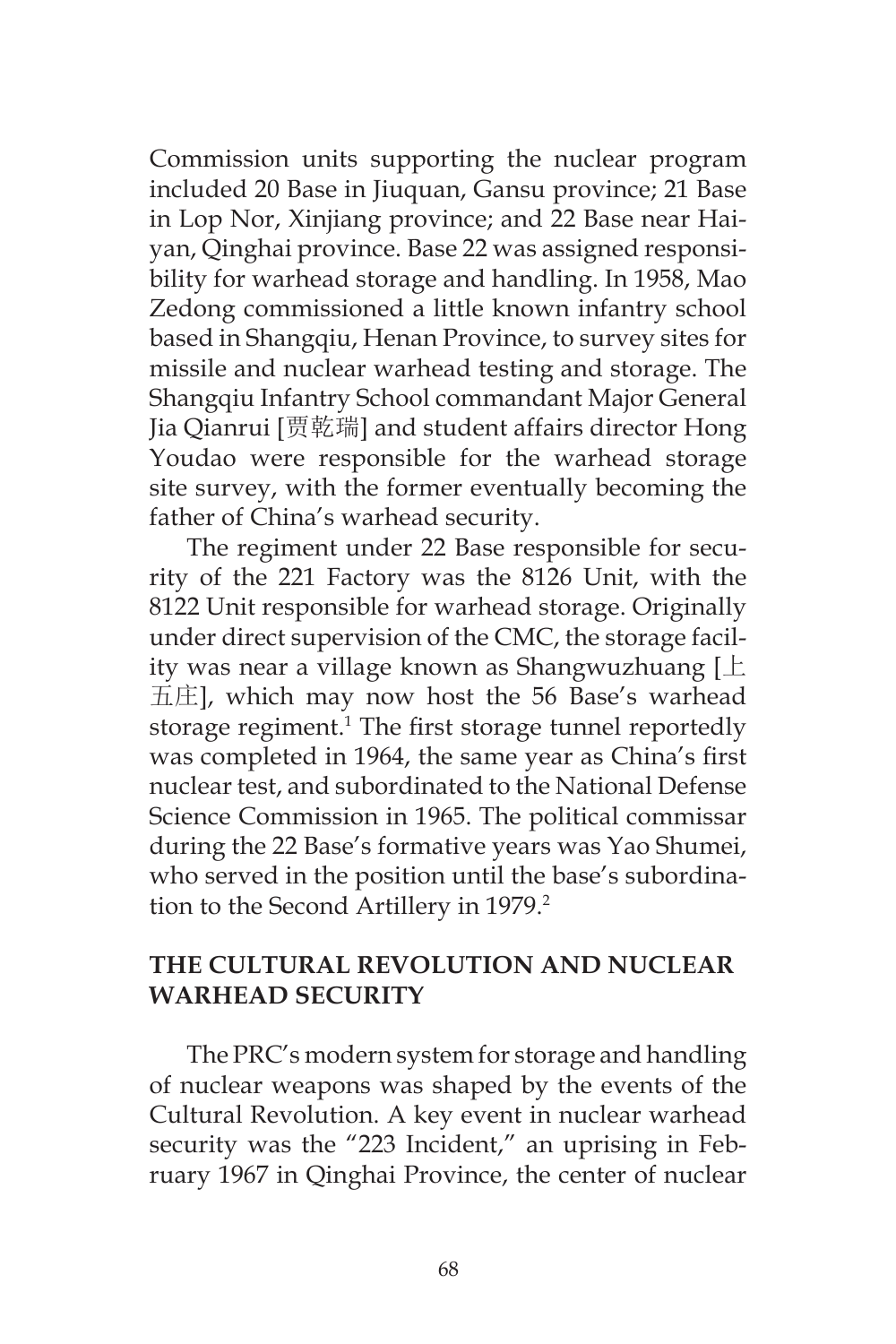weapon R&D and location of initial storage facilities. The Cultural Revolution and concerns over competing loyalties within the PLA affected China's nuclear weapons program and, more specifically, warhead storage and handling.

The Cultural Revolution was launched by CCP Chairman Mao Zedong, ostensibly to broaden and deepen Socialist goals. However, Mao appeared intent upon consolidating his power in the wake of failed economic policies under the Great Leap Forward and silencing critics within the leadership. Among the most prominent of Mao's targets included Liu Shaoqi, Deng Xiaoping, and eventually Defense Minister Lin Biao, Mao's chosen successor. In May 1966, Mao called for removing "revisionists" through class struggle and appealed to youthful Red Guards, revolutionary factions within industry and other societal organizations. By early-1967, Mao's senior staff directed the Cultural Revolution to be extended into the PLA, enforced in large part by political commissars within the PLA and encouraged by Minister of Public Security Xie Fuzhi. The formal phase of the Cultural Revolution ended in 1969, but purges continued until the death of the military leader Lin Biao in 1971. Political instability continued until Mao's death in 1976.

The Cultural Revolution had direct effects on China's nuclear weapons complex during its infant stage of development. In September 1966, engineers within the nuclear weapons program, specifically, the China Academy of Engineering Physics (CAEP, or "Ninth Academy") 221 Factory near the Qinghai town of Haiyan, split into rival factions, one supporting more radical elements of the Cultural Revolution. In October 1966, the newly established Second Artillery Corps, inspired by radical calls to acceler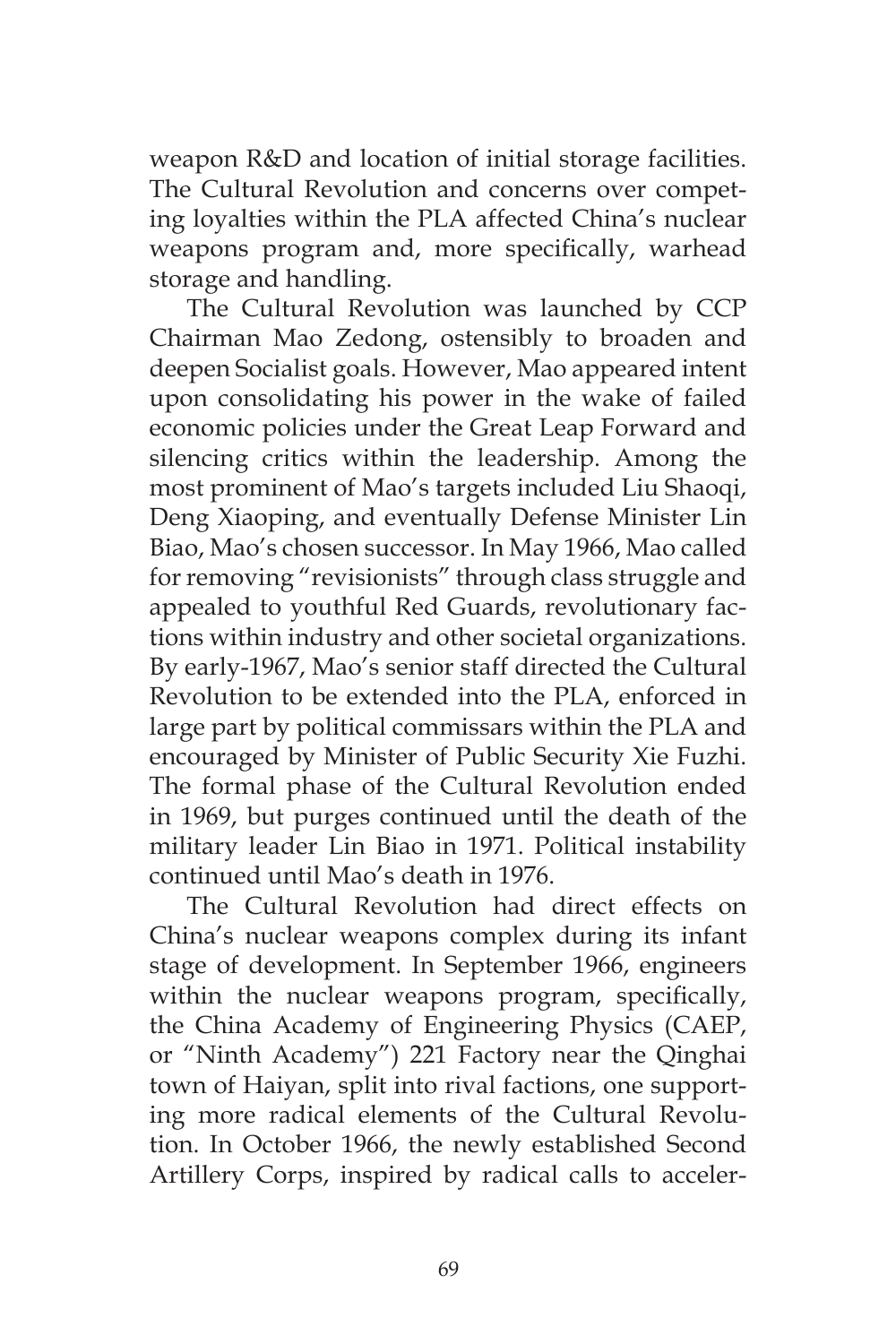ate the nuclear weapons program, conducted a risky test of a Dongfeng-2 medium-range ballistic missile (MRBM) equipped with a 12kt nuclear device. The missile and its nuclear payload overflew populated areas between Gansu and its landing zone in western Xinjiang Province.

Red Guards advanced the cause of nuclear weapons, explicitly suggesting a linkage between the creative force of radicalism and that unleashed by the atomic bomb. Although the device detonated as planned, the test demonstrated the lack of an effective command and control system at the time. By conducting what appeared to some as an unauthorized test by the Second Artillery within the confines of China, the test appeared to raise the frightening prospect of an unauthorized launch against one of China's neighbors. To quote Nie Rongzhen, the leader of the nuclear weapons program and ostensibly under pressure from radical elements within the party, "It was a somewhat risky assignment, because if by any chance the nuclear warhead exploded prematurely, fell after it was launched, or went beyond the designated target area, the consequences would be too ghastly to contemplate."3

By January 1967, internal strife intensified, leading to attempts at a forcible takeover of the program. One radical group from a key military institute in Harbin, led by Mao Zedong's nephew (Mao Yuanxin), attempted a forcible occupation of nuclear facilities, but was intercepted upon orders from Nie Rongzhen. In February, Xinjiang Military Region Commander Wang Enmao threatened to forcibly take control over Base 21 at Lop Nur if Mao did not act to restrain the Red Guards. In Qinghai, a radical faction within the 221 Factory accused leaders of revisionism, and par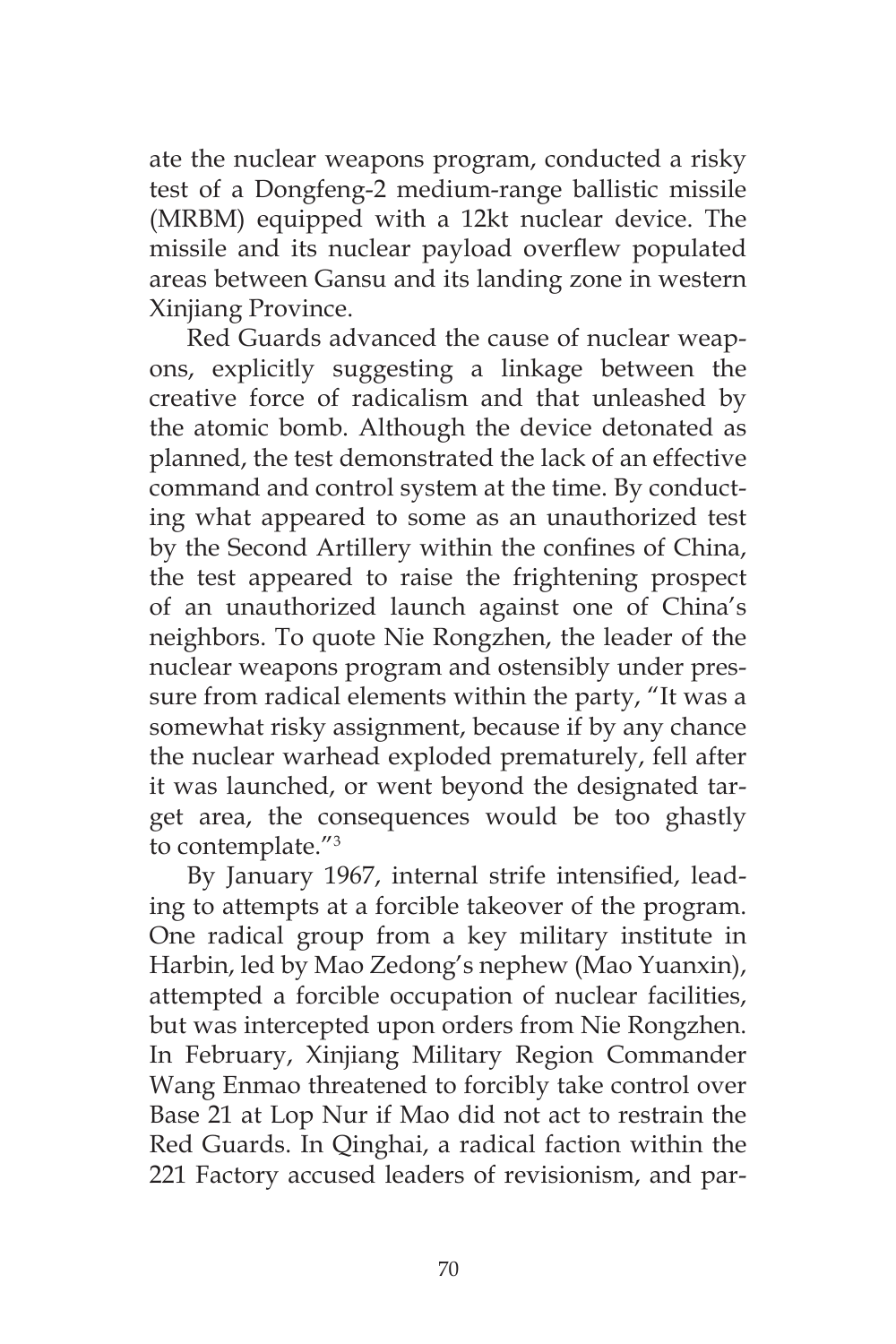ticipated in the occupation of Qinghai Province's primary newspaper building in Xining. On February 23, 1967, Beijing authorized military control of newspapers and radio stations and ordered the Qinghai Military District Commander, Liu Xianquan, to occupy the provincial newspaper, *Qinghai Daily*, which had been taken over by Red Guards. Liu Xianquan's Deputy Commander, Zhao Yongfu, used armed force when seizing the building, killing 169 civilians and injuring 178. Known as the "223 Incident," the crackdown spread throughout other parts of the city the following day, with a dozen casualties at the Qinghai Ethnic College.<sup>4</sup>

On March 5, 1967, Premier Zhou Enlai, at the urging of CMC Vice Chairman Nie Rongzhen [聂荣臻], authorized martial law in Qinghai, and assigned the PLA to take control of the 221 Factory. Jia Qianrui was placed in charge of a five-member committee to oversee the joint military command responsible for enforcing martial law.5 After 3 months, the situation was sufficiently stable for the test of China's first hydrogen bomb on June 17, 1967. However, localized fighting between Red Guard elements and PLA operational units continued across the country through the summer of 1967. PLA officers gradually became the dominant component of the CCP Politburo and assumed leadership positions in most of China's provinces.

While insufficient information exists to determine the specific factors influencing the decision, senior leaders in Beijing directed preparations for relocating production and storage to more secure areas inside China's interior shortly after the 223 Incident. By 1969, Jia Qianrui and Hong Youdao initiated the relocation of the 22 Base's central nuclear warhead storage functions to Taibai County, Shaanxi Province.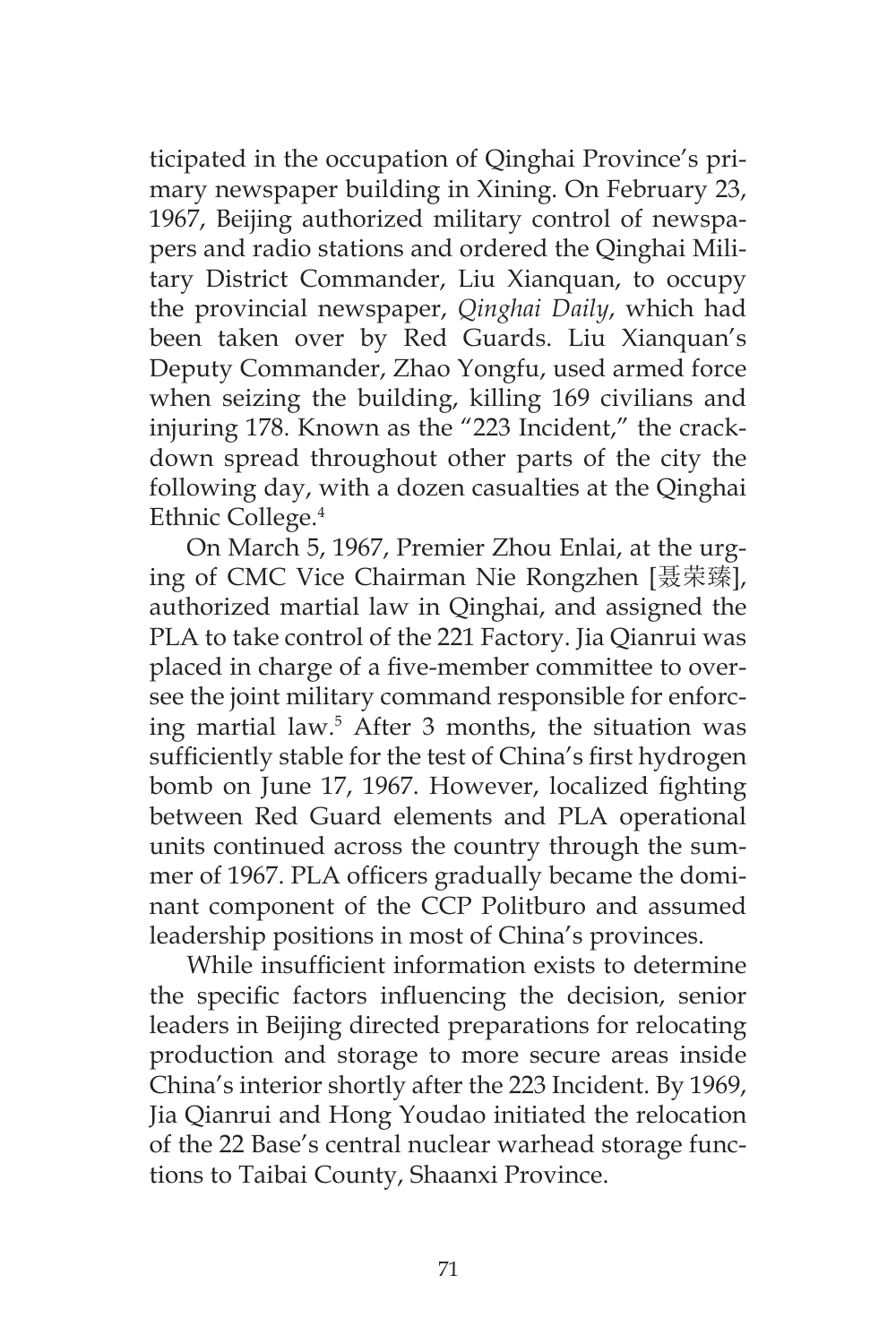A number of factors may have led to the move. First, Taibai County may have been designated as the ultimate location of China's nuclear weapons stockpile as early as 1958. Taibai County had been identified as a candidate reserve storage site in the 1958 survey, and this may have been a factor in the establishment of Taibai County in the early-1960s. Taibai Mountain is the highest peak in China east of its three westernmost provinces of Tibet, Qinghai, and Xinjiang. Taibai Mountain reaches 3,767 meters (12,358 feet) in height, and is formed of large granite rock.

Details regarding construction of the Taibai tunnel complex are unavailable at the current time. However, construction of underground facilities in Taibai County coincided with a PLA Rail Corps project to construct a railway linking Baoji with Chengdu and a third line of nuclear production facilities near Mianyang in the late-1950s and early-1960s. The Baoji-Chengdu Railway was completed in 1961, although work continued throughout the 1960s to electrify the system. The Baoji-Chengdu line was considered a major feat, not only because it was China's first electric rail, but because of the tunnels that sliced through the Qinling mountains south of Baoji. Of most significance was a 2.3-km tunnel passing through Qinling Mountain and a series of spiral tunnels just southwest of Baoji, the largest city near the Taibai complex. The rail also supported a major ballistic missile engine and component research, development, and production complex, known as the 067 Base, which was established in 1965 in the mountainous county adjacent to Taibai.

A second explanation could be concerns over the relative proximity to the industrial complex that was the source of unrest and the possibility of nuclear warheads falling into unauthorized hands. Located in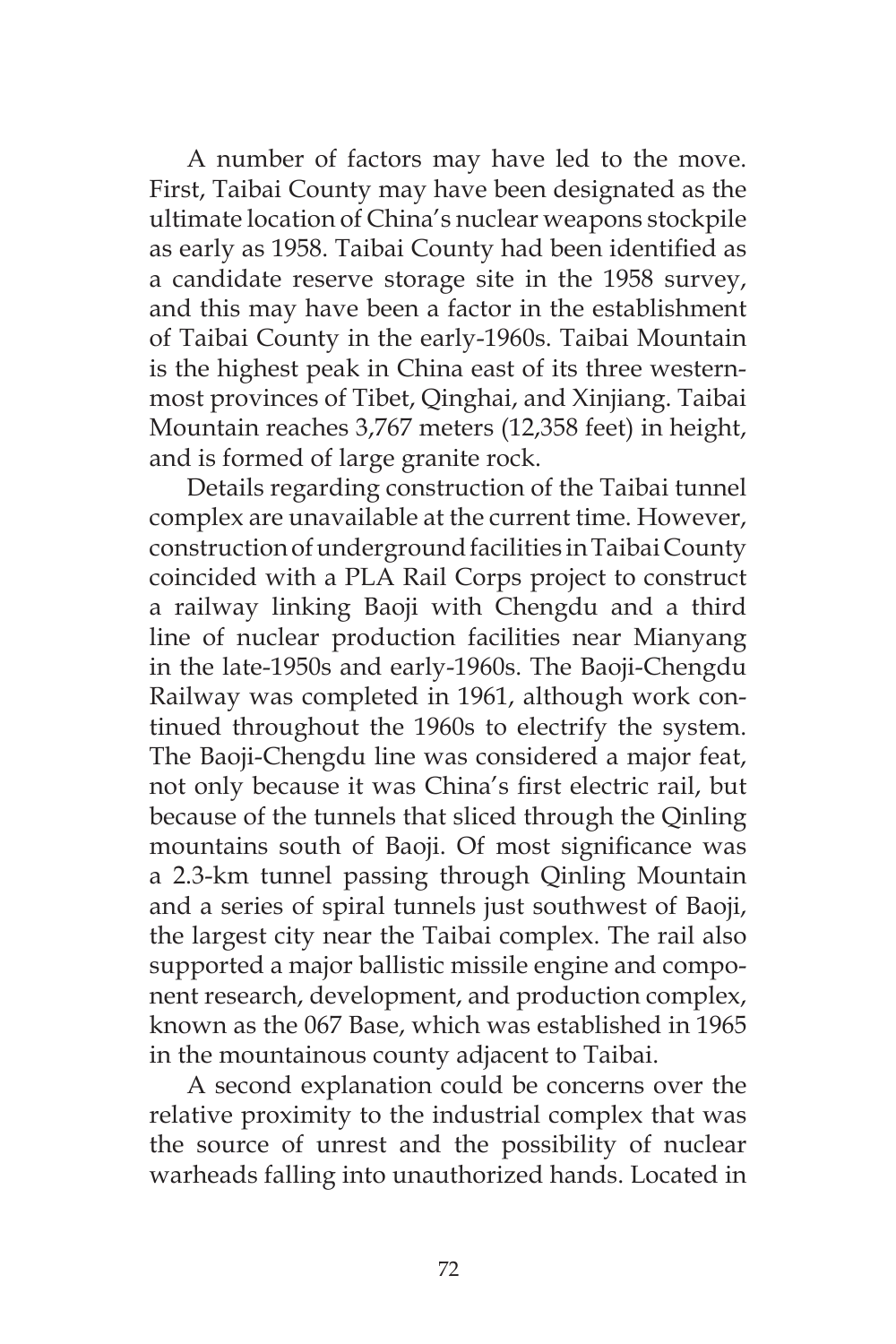deep mountain valleys, the Taibai underground complex has been equipped with an advanced physical protection system. In addition to a battalion dedicated to perimeter security, security measures have become increasingly sophisticated, including real-time video monitoring, infrared security, computerized warhead accounting systems, temperature and humidity controls, firefighting equipment, fingerprint and other access control, and advanced communications linking sites within the complex. Since its establishment during the Cultural Revolution, the command center in the area of Taibai appears to serve as the operational hub of the 22 Base's warhead storage and handling system. Known as the Hongling Command Cell, the watch center likely is co-located with a storage facility, and overseen by one of the 22 Base's deputy chiefs of staff. One recent *PLA Daily* article indicated that Second Artillery underground storage facilities may double as reserve operational command centers.<sup>6</sup>

Another possible explanation for the move is the deterioration of relations with the Soviet Union in 1969, and concerns over the possibility of a Soviet strike against China's nuclear weapons complex.<sup>7</sup> Situated farther away from the Soviet border, Taibai County likely was considered more survivable than Qinghai. In addition, a larger facility may have been required to facilitate the growth in delivery platforms and initial operational capability of the DF-2 (CSS-1), which was initially tested in 1966.

Regardless, the Cultural Revolution and national political turmoil that could have affected control over the nuclear warhead stockpile came to a head in 1969. Since 1967, Mao had increasingly relied upon the PLA to re-establish order and consolidate his continued control over the party. Claiming the need to be pre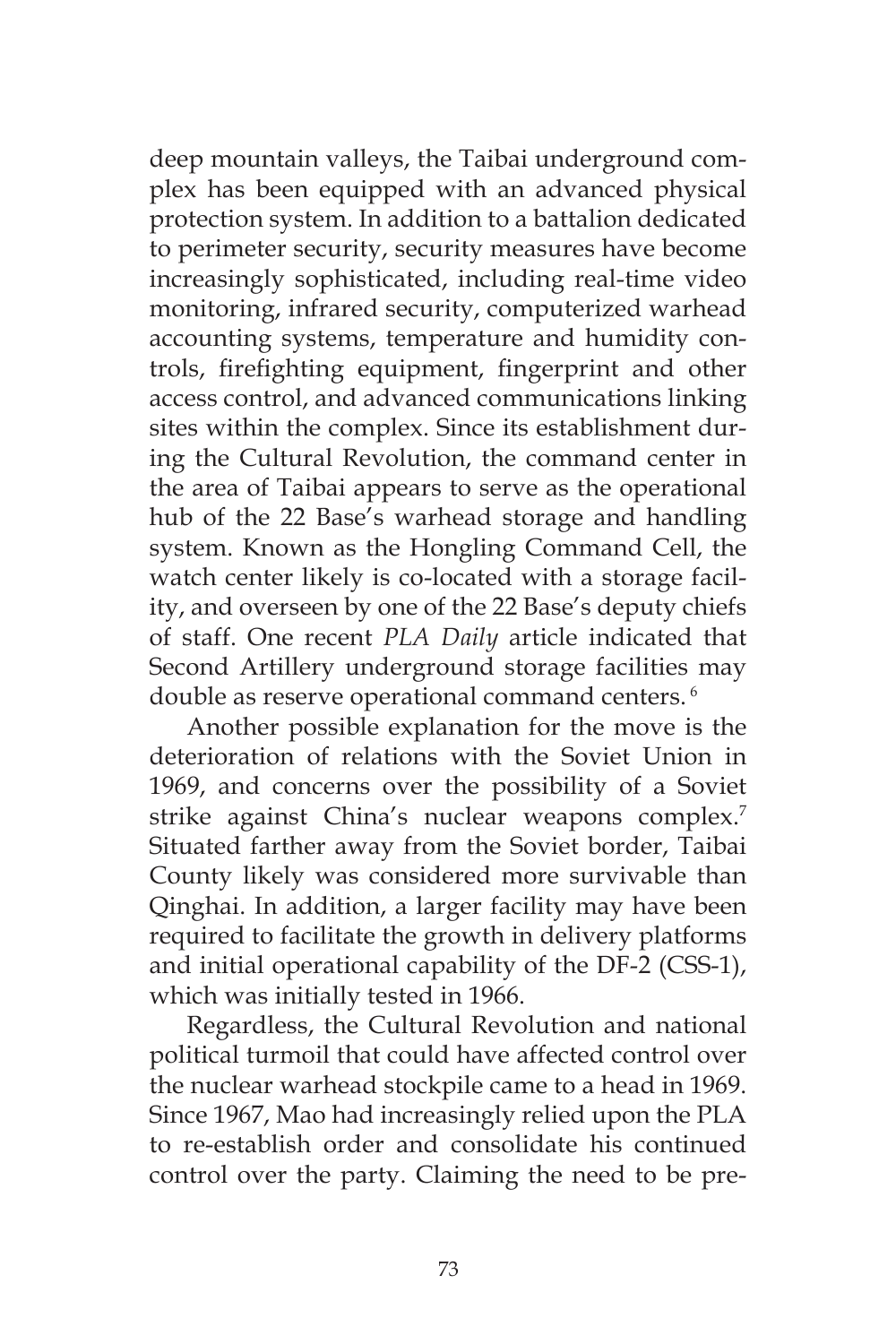pared for a potential Soviet attack, Lin Biao, defense minister and anointed successor to Mao in April 1969, issued an independent order to move the PLA into a higher state of readiness on October 18, 1969, ostensibly without clearance from Mao. The move, viewed as tantamount to a coup, infuriated Mao, who had relied heavily on the PLA as a guarantor of his position. Any move to take control of nuclear weapons and leverage their political value as the basis for usurping Mao's power may have been a disturbing prospect. The ensuing political competition between Mao and Lin Biao ended when Lin was killed in a plane crash in Mongolia in September 1971.

# **CHINA'S NUCLEAR WARHEAD STORAGE AND HANDLING SYSTEM TODAY**

China's nuclear weapons program had a powerful patriotic, political, and revolutionary appeal during the opening phase of the Cultural Revolution. In order to salvage the program from the political chaos of the time, Zhou Enlai and Nie Rongzhen relied heavily upon isolation of 22 Base from other parts of the PLA, even the force responsible for ballistic delivery of nuclear weapons (the Second Artillery Corps). A premium was placed on political integrity and loyalty.

Political upheaval in China, at least on the scale similar to the Cultural Revolution, is unlikely, yet possible. The Cultural Revolution shaped China's approach to nuclear warhead storage and handling, including extraordinarily stringent personnel reliability standards, direct reporting to CMC authority (especially the civilian Chairman and Vice Chairman) rather than General Staff Department, and continued centralization of nuclear warhead storage.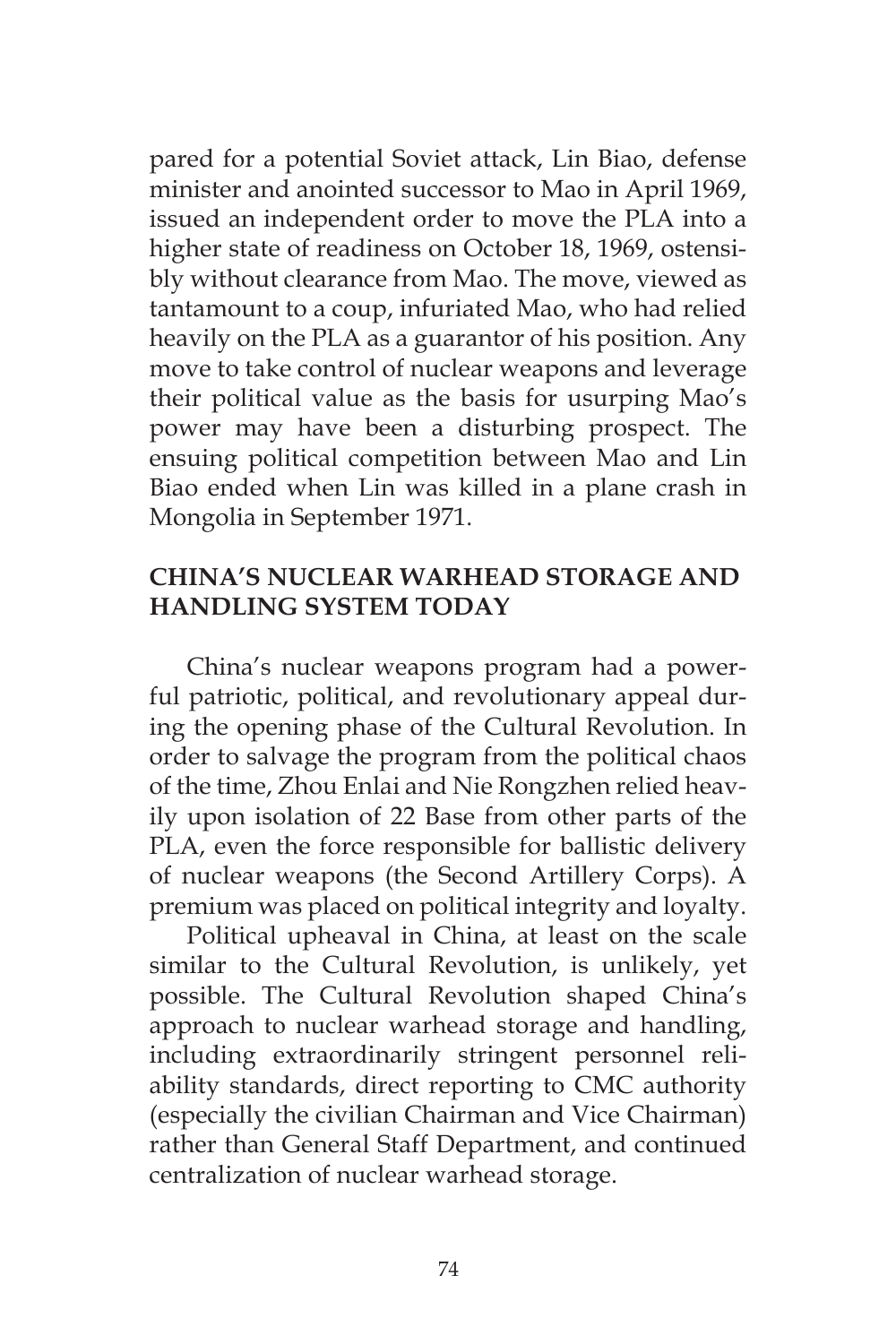Since its relocation to Taibai and subordination to the Second Artillery in 1979, the 22 Base has continued to serve as the CMC's custodians for the national central nuclear warhead stockpile. The base's mission includes warhead reliability and safety; storing and transporting warhead components; training missile base personnel in warhead storage, maintenance, assembly, and mating; maintaining a support infrastructure for warhead management; and operating a communications system that supports its mission.

Each of the Second Artillery's six army-level missile bases replicates 22 Base functions on a smaller and perhaps modified scale. Missile bases, separate and distinct from 22 Base, possess only a limited number of warheads at any given time. The emphasis on centralized security, a legacy of the Cultural Revolution, makes the mobility of nuclear warheads critical to the Second Artillery's nuclear deterrent and warfighting capability. A separate regiment under the 22 Base is responsible for circulating warheads back and forth between the central storage complex in Taibai and six smaller storage facilities subordinate to each missile base. Only a relatively small handful of warheads appear to be maintained at each base's storage regiment for any extended period of time.<sup>8</sup> Given the Second Artillery's high degree of reliance on the nation's rail and highway system for its nuclear deterrent, a failure in the transport network is cause for concern. Transfer units conduct armed escort missions and rely on dedicated communications and surveillance networks for security.<sup>9</sup>

Although the Taibai nuclear warhead facility has existed for 40 years, Second Artillery engineering units have been engaged in a national engineering project in the Qinling Mountain region between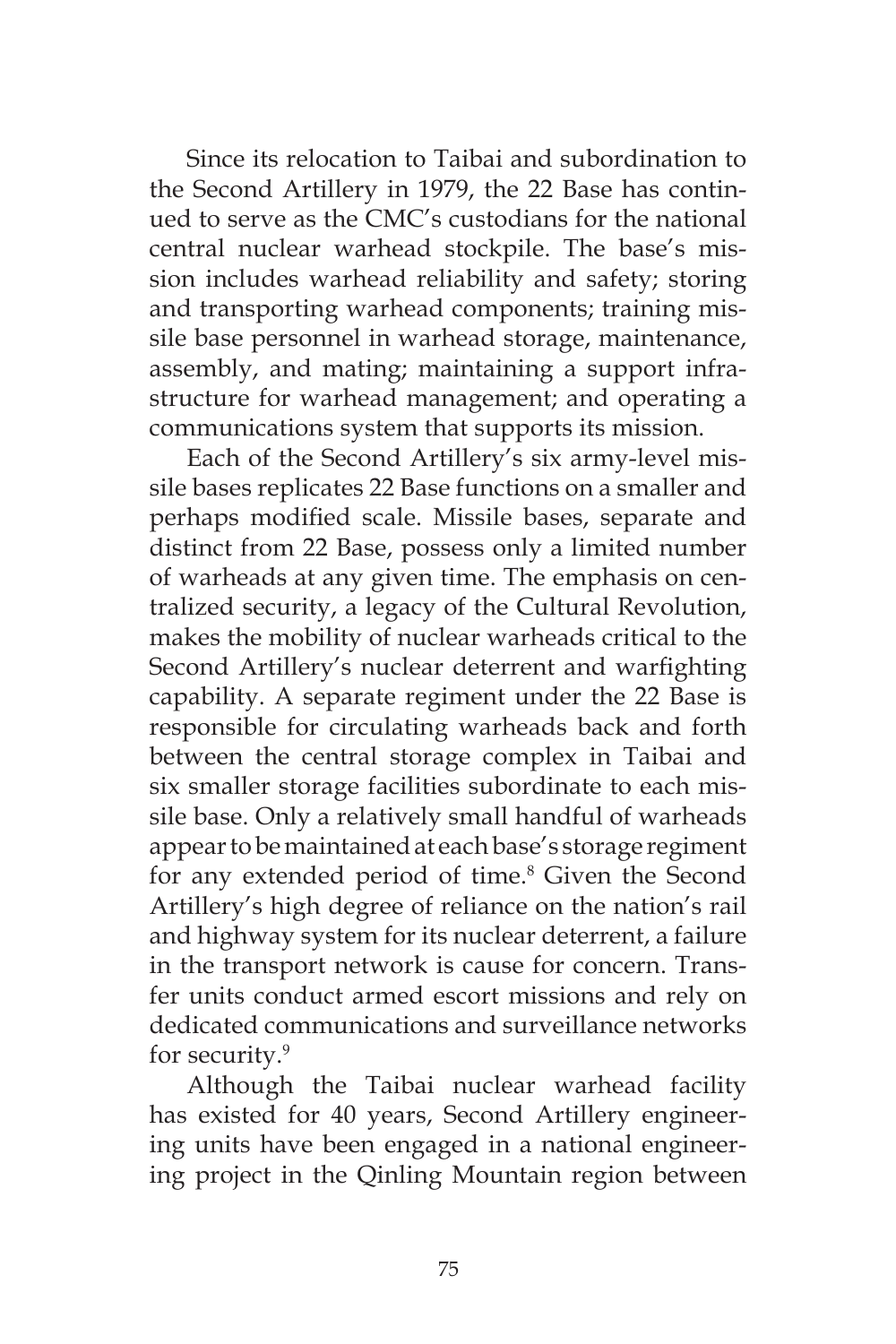Taibai and the western foothills adjacent to Tianshui City (Gansu Province) over the past 10 to 15 years. The storage complex is supported by a Second Artillery civil engineering regiment subordinate to the 308 Engineering Command, based south of Taibai in the city of Hanzhong, and by an installation engineering group in Luoyang. At least one 22 Base study implied a requirement for upgrades to older underground facilities for health reasons. Other engineering projects also have been taking place in the area.

Because of their extremely destructive nature, nuclear warheads require strict safety, reliability, and security measures to guarantee that they are never accidently or intentionally detonated without the authorization of the most senior political authorities.<sup>10</sup> Along these lines, the 22 Base bears the responsibility for engineering analysis and environmental testing to ensure the safety and reliability of China's nuclear weapon stockpile. The reliability and safety of nuclear warheads and materials have become sensitive issues in Chinese politics. Veterans from four units associated with the testing, storage, and maintenance of nuclear warheads in the 1960s and 1970s have submitted legal claims to the government related to radiation-linked health problems.<sup>11</sup> Located in Taibai County, the 22 Base's training regiment appears to train not only base personnel, but also the missile base warhead units.<sup>12</sup>

Today, the specific regimental-sized organization under the 22 Base's authority that is responsible for warhead reliability and safety is the 96411 Unit, also known as the "Equipment Inspection Institute." Since at least 2005, the institute has focused on improving its warhead surveillance capabilities. Engineers regularly "pulse" components inside the 22 Base storage complex to ensure safety and reliability.13 The insti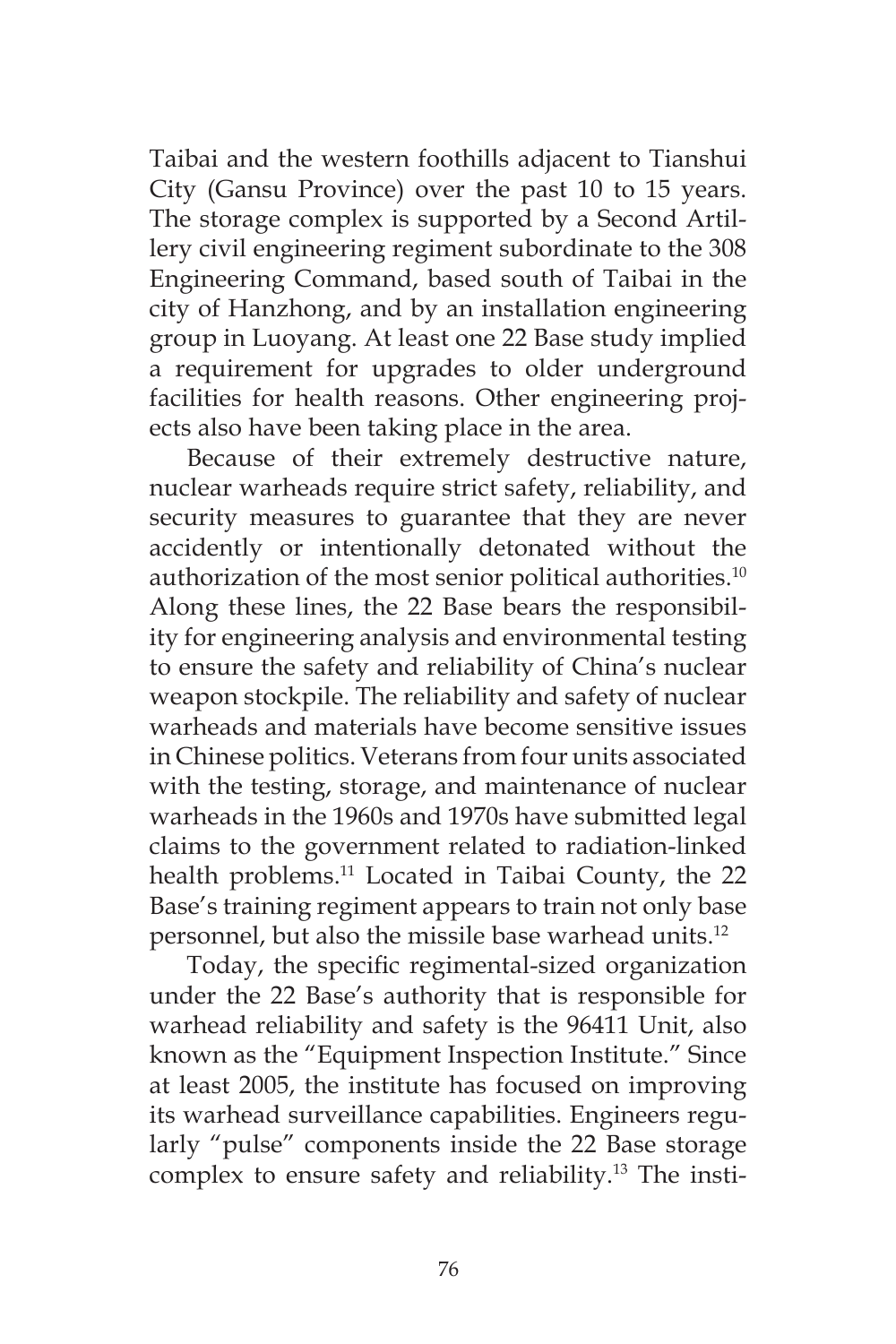tute also works with the China Aerospace Science and Technology Corporation (CASC) and PLA General Armaments Department (GAD) warhead-related laboratories housed in CAEP facilities.<sup>14</sup> In the past, 22 Base engineers have worked with their CAEP counterparts to extend the service life of warheads associated with DF-2 (CSS-1), DF-4 (CSS-3), and DF-5 (CSS-4) ballistic missiles<sup>15</sup>

Furthermore, since the end of the Cultural Revolution, the CMC has had a dedicated command, control, and communications network for warhead management and directing nuclear strikes. It is unknown if the 22 Base communications regiment is responsible for only internal communications related to central storage and handling or if it plays a role in the overall command and control for China's nuclear operations.

# **CONCLUSION**

A preliminary examination of the 1967-69 crisis within the nuclear industry and political-military system more broadly indicates that the Cultural Revolution shaped Beijing's contemporary approach to nuclear warhead storage and handling. With the bulk of its nuclear warhead stockpile nestled deep in secure mountain palaces, the 22 Base's physical protection system appears to be founded upon more than "guns, gates, and guards." The legacy of the Cultural Revolution may have influenced the establishment of one of the most secure warhead stockpile in the world. However, any stockpile is only as secure as the broader political system that it supports. No amount of physical security can shelter a nuclear arsenal from political chaos at the highest levels of government. Beyond this, the centralization of the stockpile forces man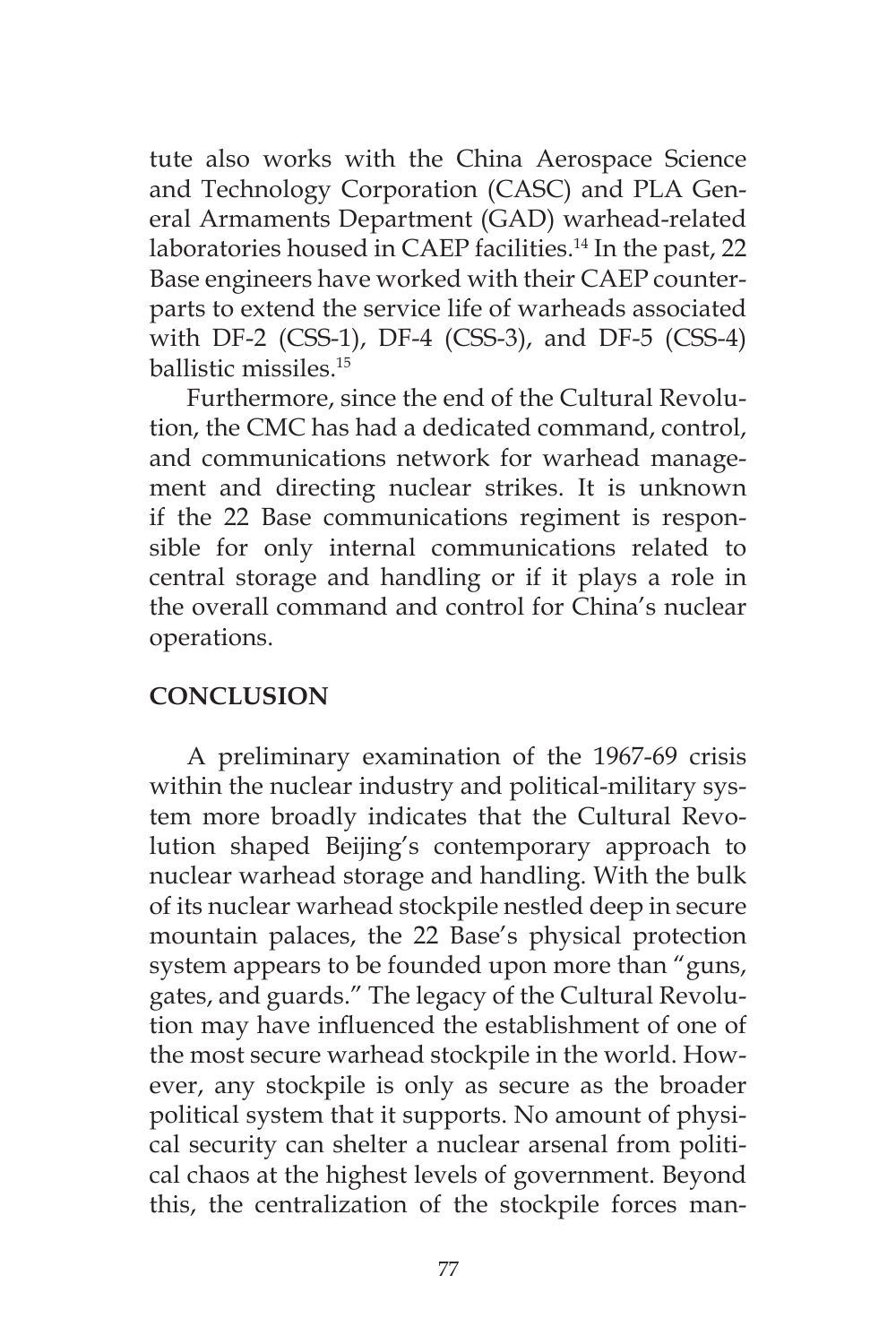agers to rely heavily on the nation's rail system and other means of transportation. With warheads most vulnerable to theft or accident during transportation, the system's reliance on mobility creates opportunities for incidents and terrorist action.

Based on the experience of chaos during the Cultural Revolution, the CMC prioritizes security and safety over operational readiness in its nuclear warhead storage and handling system. A centralized warhead management system has clear benefits. One advantage is reduced vulnerability to the loss of political control over a given region. However, assuming China's nuclear strategy remains one of minimal deterrence and retaliation, centralized storage and handling also can be vulnerable to a disarming first strike. As a result, China's warhead storage and handling system is designed to survive a first strike and retain sufficient operational capability for retaliation. Deterrence relies upon ambiguity surrounding the precise locations of the base-level storage facilities and launch sites and the numbers of warheads maintained at any given time.

The experience of the Cultural Revolution led toward the separation of civilian industry and the storage and handling functions of 22 Base. A cost of doing so may have been problems with warhead safety and reliability associated with the lack of follow-up support after delivery of new warheads to the Second Artillery. In a 1991 assessment, Second Artillery Equipment Department analysts lamented the excess prioritization of missiles over nuclear warhead stockpile management. In addition to inadequate launch battalion training on live warheads, few engineers from the Second Artillery unit tasked with stockpile reliability had hands-on experience in inspecting warheads. Analysts have recommended a major program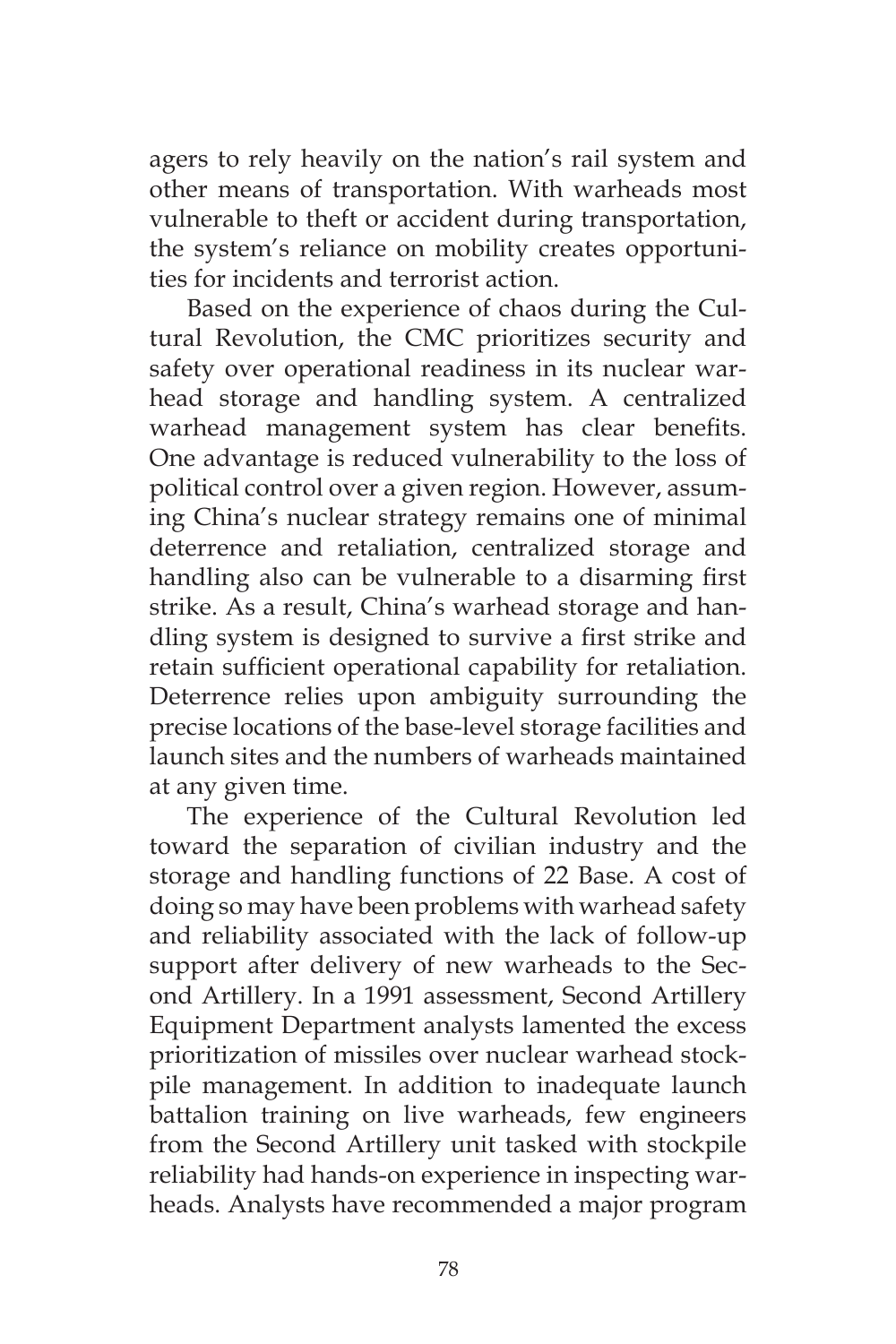to improve China's nuclear stockpile management, especially as a new generation of warheads would be entering the operational inventory.<sup>16</sup> In 2006, 22 Base began contracting with senior warhead designers and specialists in at least 10 nuclear-related institutions throughout China, including the CAEP, China Institute of Atomic Energy, and China Institute of Radiation Protection (CIRP).<sup>17</sup>

The legacy of the Cultural Revolution and the relative emphasis on security over operational effectiveness could result in self-imposed constraints on the size of China's arsenal. The precise size of China's nuclear warhead inventory is unknown. However, a highly centralized system for warhead storage and handling could lead toward a preference for a smaller arsenal. The Second Artillery's missile brigade infrastructure has expanded significantly over the past 15 to 20 years, including the engineering of an expanded number of underground facilities supporting missile brigade operations. A Project 2049 Institute survey of the specific units responsible for the warhead storage and handling system offers no clear sign of a significant increase in China's nuclear stockpile.

Finally, the CMC likely has relied on the Second Artillery as its exclusive custodians of the national nuclear warhead stockpile. Unlike the Air Force, Navy, and Military Regions, the Second Artillery reports directly to the party's CMC rather than through the General Staff Department. The Chairman and Vice-Chairman of the CMC have authority due to their positions within the party, and not necessarily to senior state positions.

For added security, warheads are mated with missiles assigned to brigades only in elevated readiness conditions and perhaps, on occasion, for training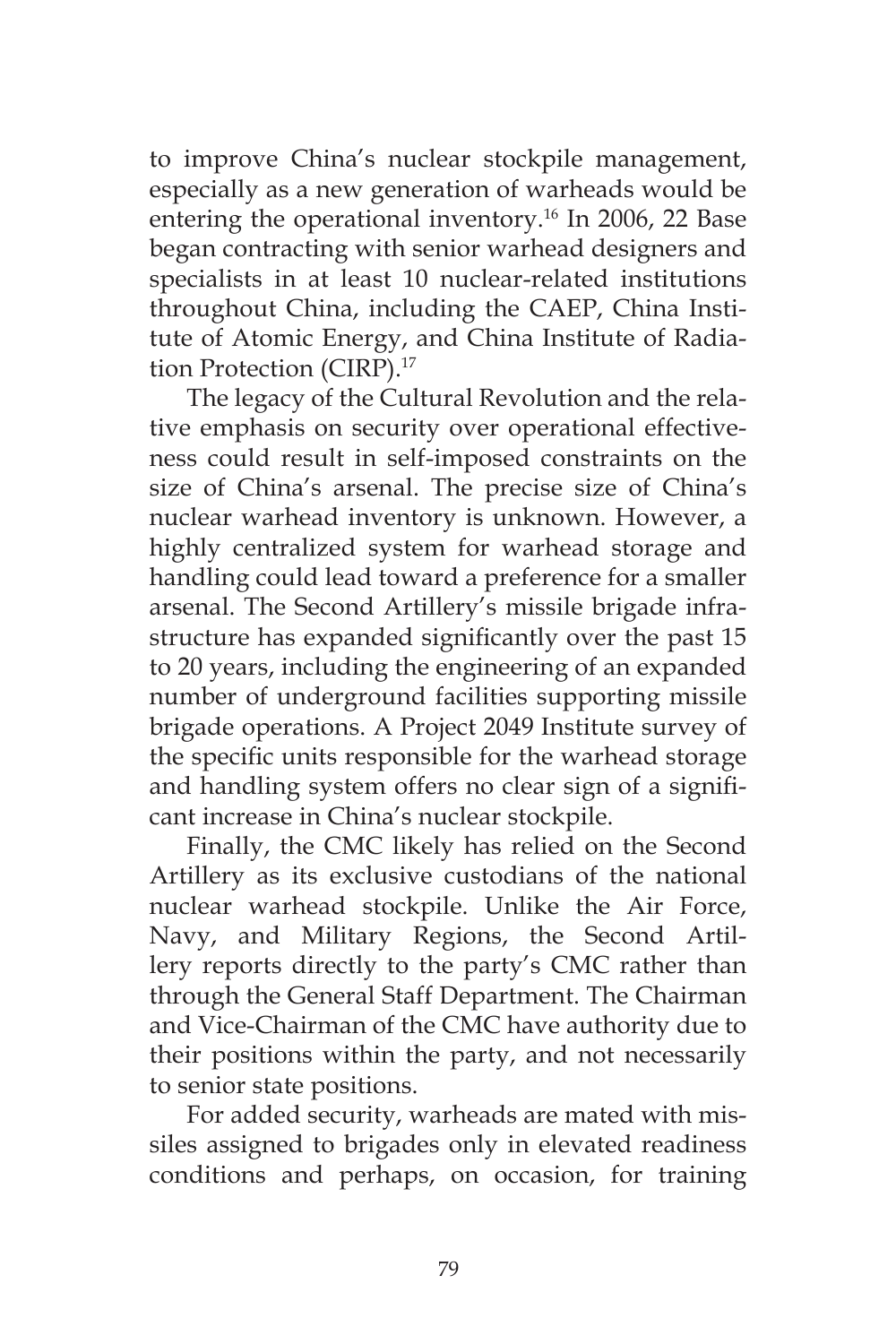purposes. The Cultural Revolution legacy of centralizing the storage and handling of nuclear weapons, as well as the practice of keeping warheads separate from delivery vehicles, raises questions regarding a new generation of nuclear submarines that are to be equipped with a JL-2 submarine-launched ballistic missile that would patrol with armed warheads. Whether or not 22 Base, and perhaps regional bases, would manage warheads to be mated with JL-2 missiles for use on Navy Type 094 submarines remains unknown. In addition, warheads appear to have been managed separately from China's civilian fissile material protection, control, and accounting system. Who manages China's fissile material remains unknown.<sup>18</sup>

Given nuclear warheads' status as a liability, their safety and security is a common interest of the United States and the PRC, and one of the few practical issues worthy of cooperation between our two defense establishments through the Cooperative Threat Reduction (CTR) or other programs. Most public discussion on nuclear safety and security to date appears limited to the civil nuclear energy sector, despite efforts to place the issue on the defense agenda.<sup>19</sup>

#### **ENDNOTES - CHAPTER 3**

1. Among various sources, see "Retired Soldiers of China's Nuclear 22 Base" [中国核军事二十二基地退役战士], *Petition to the Dazu County Government*, June 21, 2007. Also see "Regarding the Problem of Health Support for 1972 Military Retirees" [关于72年 退伍军人生活保障问题], Chongqing City Government website, September 14, 2006, available from *www.cq.gov.cn/PublicMail/Citizen/ViewReleaseMail.aspx?intReleaseID=17027*. For reference to the 1958 Shangqiu test site survey team, see John Wilson Lewis and Xue Litai, *China Builds the Bomb*, Stanford, CA: Stanford University Press, 1988, p. 175. For an account of soldiers involved during the early stages of China's nuclear weapons program experienc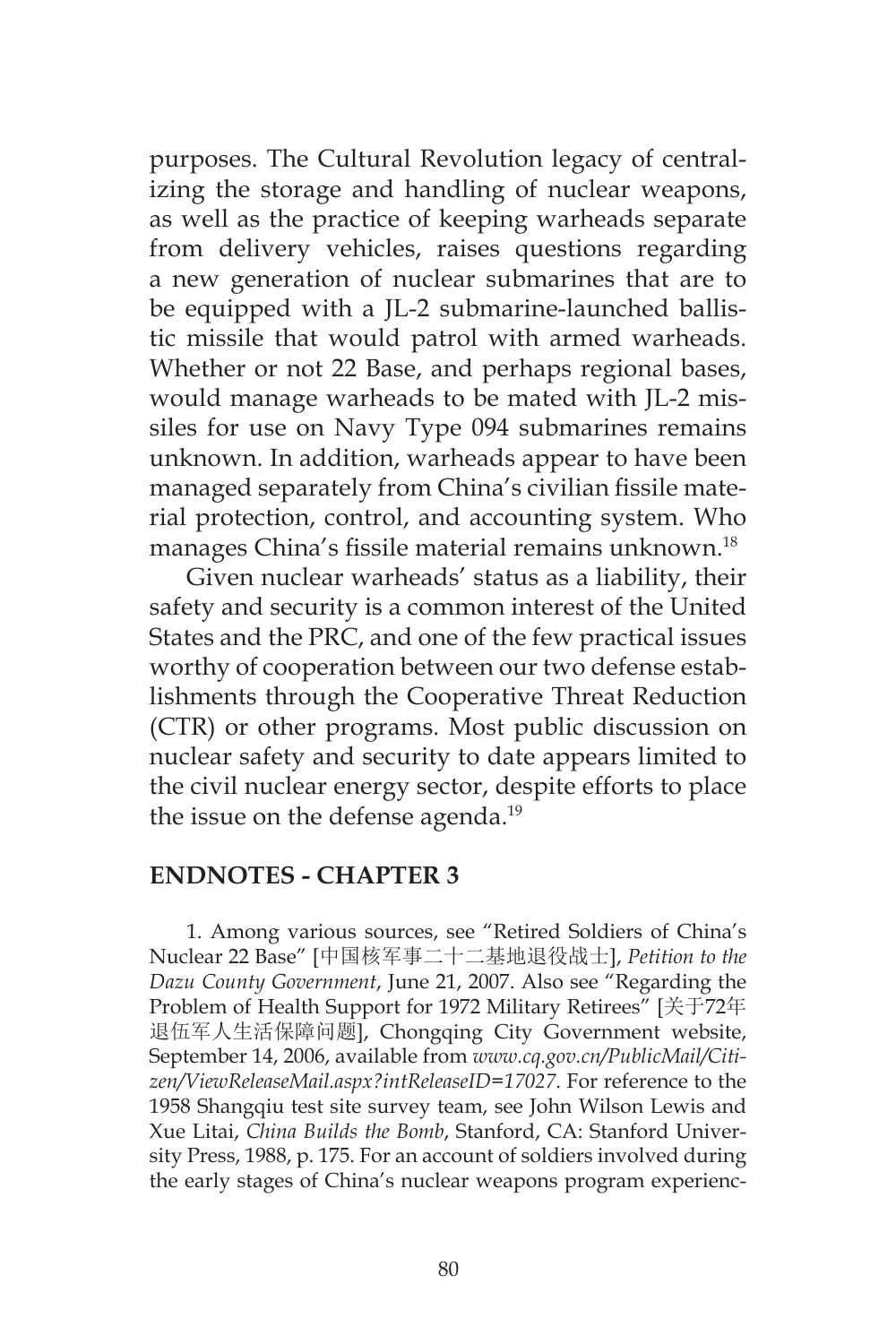ing radiation sickness in their later years, see Michael Sheridan, "Revolt Stirs among China's Nuclear Ghosts," *Times Online*, April 19, 2009, available at *www.timesonline.co.uk/tol/news/world/asia/ article6122338.ece*. Not covered, however, are court cases introduced by 22 Base soldiers involved in warhead storage and handling.

2. Declassified U.S. intelligence community reporting from 1971 indicates that a central storage facility for warheads was located "in a ridge about 12nm from the Koko Nor weapons fabrication complex." See *Communist China's Weapons Program for Strategic Attack*, NIE 13-8-71 (declassified), October 28, 1971. This reporting added that "some of this space is probably used for nuclear weapons inspection and retrofit." The report suggested that launch bases included facilities for the checking out and mating of the warhead, as well as possibly for "separate or temporary storage." It was uncertain if the Chinese would keep nuclear warheads stored at launch bases or in a central stockpile, then transporting them to the bases only in a crisis situation. A logistics system would be able to rapidly deploy warheads from baselevel storage sites to launch positions as the missiles were being readied. The reporting notes that warheads could be stored near launch sites or even on missiles.

3. Nie Rongzhen, "How China Develops Nuclear Weapons, *Beijing Review*, April 29, 1985, pp. 15-19.

4. Roderick MacFarquhar and Michael Schoenhals, *Mao's Last Revolution*, Cambridge, MA: Harvard University Press, 2006, pp. 179-180.

5. For additional background about the impact of the Cultural Revolution on the nuclear weapon development program, see John Wilson Lewis and Xue Litai, *China Builds the Bomb,* Stanford, CA: Stanford University Press, 1988, pp. 202-206. In addition to a brief discussion of the warhead storage base functions, one account asserts that the Taibai storage complex had been planned as early as 1960, with Taibai County formed in 1961 for the nuclear storage mission. See "The Leaker: Cruise Missiles Point toward Hainan Target Zone, Target is Obvious" [漏斗子:巡航導 彈劍指海南靶區,針對性太明顯了], *China.Com Blog*, December 28, 2009, available from *big5.china.com/gate/big5/zzh1125.blog.china. com/200912/5644340.html*.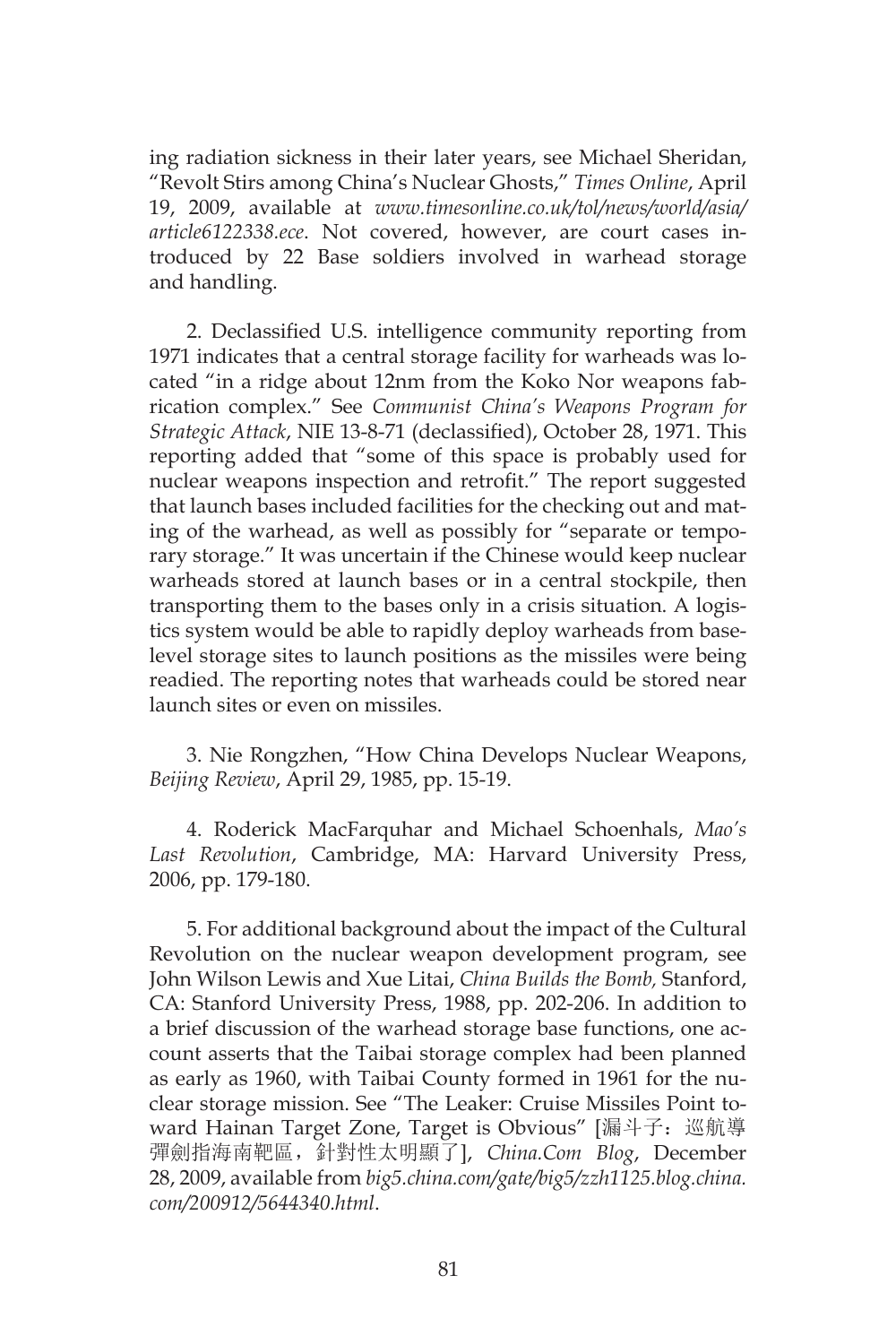6. Base-level storage facilities for nuclear and probably conventional warheads, missiles, associated subsystems, components, and fuels are generally referred to as "equipment inspection" regiments. Each regiment oversees at least three battalion-level facilities, known as "equipment inspection sites," which conduct testing and diagnostics of warheads in underground facilities, usually in mountainous regions. Each site can have as many as seven subordinate subunits, indicating that a missile base's warhead inspection and missile depot system could have as many as 21 sites. Companies subordinate to battalions are responsible for tasks such as missile management, security, and site management. Among various sources, see Liang Pengfei and Xia Hongping, "Second Artillery Technical Service Regiment Support Battalion Studies Practical Developments" [第二炮兵某团技 术勤务营学习实践科学发展观活动见闻], *PLA Daily*, November 17, 2009, available from *chn.chinamil.com.cn/2009jbzsc/2009-11/17/ content\_4080730.htm*.

7. See the declassified "Memorandum for the President from Secretary of State William Rogers, The Possibility of a Soviet Strike against Chinese Nuclear Facilities," September 10, 1969, in William Burr, ed., *The Sino-Soviet Border Conflict, 1969: A National Security Archive Electronic Briefing Book*, June 12, 2001, available from *www.gwu.edu~nsarchiv/NSAEBB/NSAEBB49/sino.sov.19.pdf.*

8. For an explicit reference to the centralization of warhead storage, see Yu Jixun, ed., *Second Artillery Campaign Science*, Beijing, China: PLA Press, 2004, pp. 242-244. Each missile base also has regiments responsible for training, transportation, warhead storage and inspection, repair and maintenance, and communications. A specialized 13-member warhead expert working group assists The Second Artillery's leadership in stockpile management policy. The Second Artillery Headquarters Department also oversees a Nuclear Security and Control Bureau.

9. For a reference to the transportation infrastructure and the rail battalion of the special transportation regiment, see Larry M. Wortzel, *China's Nuclear Forces: Operations, Training, Doctrine, Command, Control, and Campaign Planning*, Carlisle, PA: Strategic Studies Institute, U.S. Army War College, May 2007, p. 22; and Xia Hongqing, "Second Artillery Service Regiment Rail Transport Company: Growing Up with the Flag" [第二炮兵某勤务团铁运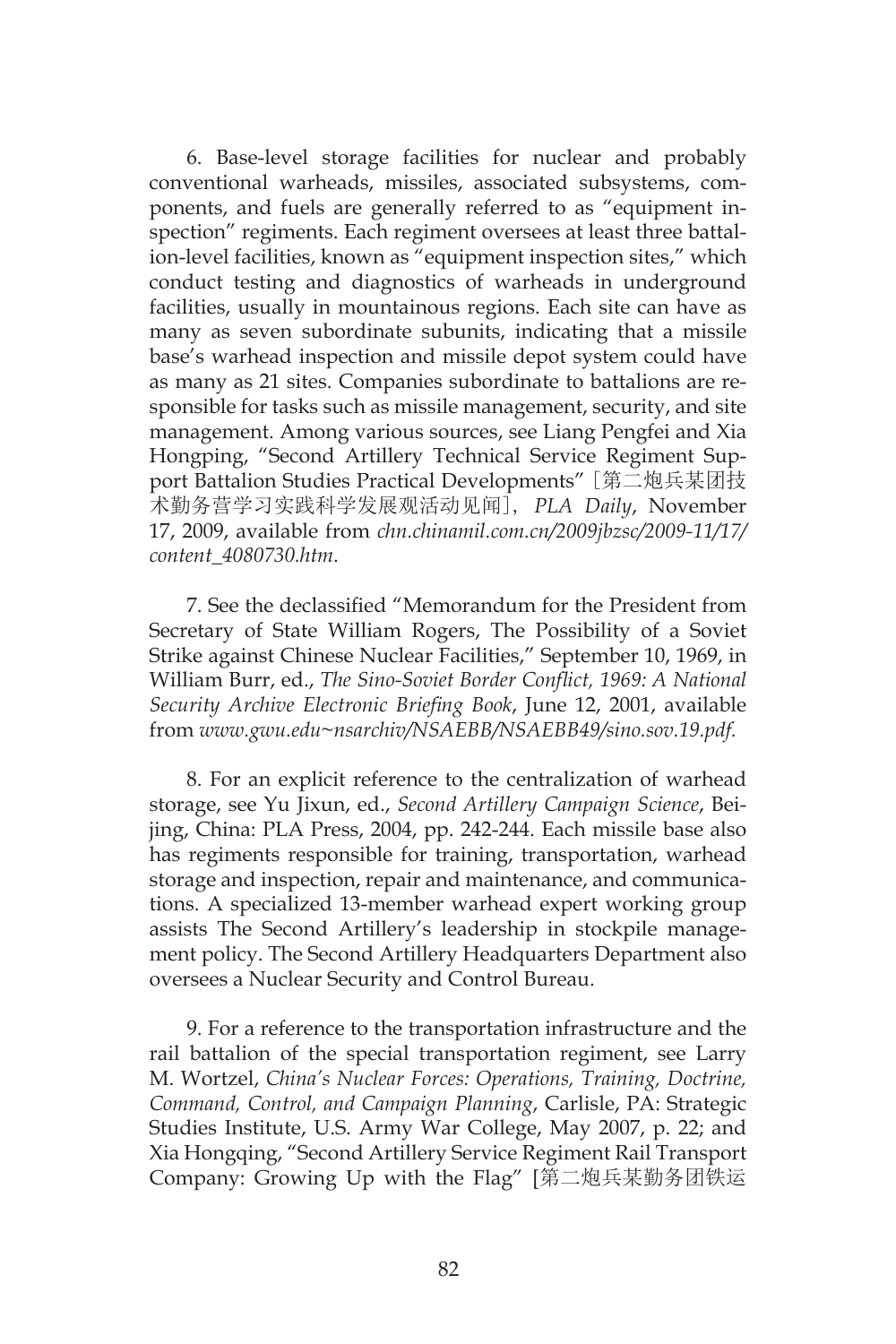连:党旗伴我成长], *PLA Daily*, July 1, 2002, available from *www. pladaily.com.cn/gb/pladaily/2002/07/01/20020701001045\_army.html*.

10. For a comprehensive overview of warhead reliability, safety, and security issues, see Richard L. Garwin and Vadim A. Simonenko, "Nuclear Weapon Development without Nuclear Testing?" paper prepared for the Pugwash Workshop on Problems in Achieving a Nuclear-free World, October 25-27, 1996, London, England.

11. See "Retired Soldiers of China's Nuclear 22 Base" [中国核 军事二十二基地退役战士], Petition to the Dazu County government, June 21, 2007. Also see "Regarding the Problem of Health Support for 1972 Military Retirees" [关于72年退伍军人生活保障 问题], Chongqing City Government website, September 14, 2006, available from *www.cq.gov.cn/PublicMail/Citizen/ViewReleaseMail. aspx?intReleaseID=17027*.

12. The 96423 Unit's political commissar, Feng Danli [冯丹利], was associated with a Second Artillery training regiment "deep in the mountains," probably in Qilichuan village. See Zhang Guangtian, "96401 Unit Helps Establish a New Farming Village in Qilichuan" [96401 部队援建七里川村新农村建设], *PLA Daily*, June 18, 2008; and Zhu Weishe, "Picture" [图片], *PLA Daily*, April 18, 2009, available from *www.chinamil.com.cn/site1//zbxl/2009-04/18/ content\_1730645.htm*.

13. The institute is directed by Wang Guoqing  $[E \mathbb{B} \ddot{\mathcal{F}}]$ , with Dr. Kong Xiangyu [孔祥玉] also playing a major role. Wang Yongxiao and Wang Feng, "Inspection and Transportation on Target: China's Strategic Missile Unit's Special Operations Troops" [装检押运报靶:中国战略导弹部队的特种兵], *China News Network*, June 21, 2006.

14. The specific CASC institute responsible for warhead and re-entry vehicle structural design is the China Academy of Launch Technology (CALT, or CASC First Academy) 14th Research Institute, or Beijing Institute of Special Electro-Mechanics [北京特殊机电研究所]. For background on CIRP, see *www.cirp. org.cn/*. CAEP hosts five PLA GAD laboratories that focus on issues such as shock wave and detonation physics [冲击波物理与 爆轰物理], computational physics [计算物理], high-density, high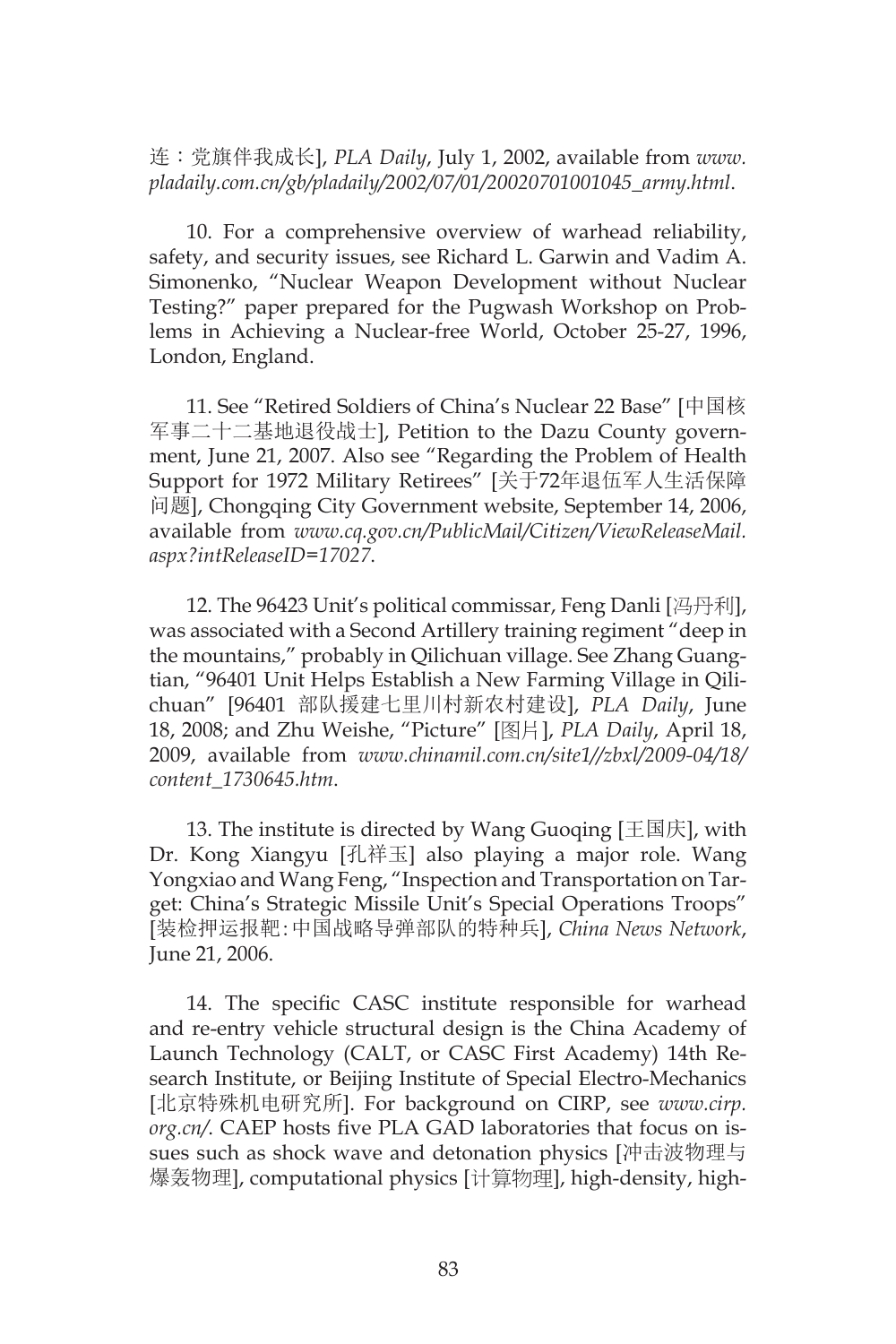temperature plasma [高温高密度等离子体], and surface physics and chemistry [表面物理与化学].

15. See "CMC and State Council Invites High Tech Expert to Beidaihe—Yang Weixin [中央、国务院邀请到北戴河休假的高技 能人才—杨维新], *Government Labor Bureau*, August 6, 2004, available from *www.lm.gov.cn/gb/training/2004-08/06/content\_42314. htm*. Presumably working in conjunction with CAEP's Institute of Electronic Engineering, Yang developed a fuze control system [引控系统] and advanced "synchronous detonation" components. The 524 warhead design for the DF-3 was allegedly first tested in 1968, the 515 design for the DF-21/JL-1 in 1974, and the 506 warhead design for the DF-5 were first tested in 1976.

16. See *Lessons from the Gulf War for Second Artillery Force Development* [海湾战争对二炮武器装备建设的启示], Beijing, China: Second Artillery Headquarters Equipment Department, May 1991.

17. For reporting on efforts to advance the educational level of institute engineers, see Han Haifeng, Wei Cunren, and Wang Yongxiao, "Second Artillery Equipment Inspection Institute Overcomes Difficulties to Promote Doctoral Candidates to Grasp Core Control Issues" [二炮装检所破格提拔博士攻克核心控制领域 难题], *PLA Daily*, February 8, 2008, available from *mil.news.sina. com.cn/2009-02-07/0805541171.html*. Senior CAEP advisors to the 22 Base include Xu Zhilei [徐志磊]. As a senior figure in the development of China's second-generation nuclear warheads, Dr. Xu was a recipient of one of China's highest prizes for defense science and technology (S&T) achievement for design and manufacturing of the fissile core of a nuclear device, known as the "pit." In the 1980s, Xu was appointed as chief designer for the miniaturized warhead subsystem on two new intercontinental ballistic missiles (ICBMs). Concurrently, Xu functioned as deputy chief designer for the DF-31 program. Other key CAEP engineering consultants include Peng Xianjue [彭先觉] and Tang Xisheng [唐西生]. Liu Senlin [刘森林] from the China Institute of Atomic Energy has also served as a warhead safety and reliability consultant. Cooperation between the Second Artillery 22 Base and the civilian nuclear industry would appear to be a departure from extreme stovepiping in the past. For a discussion of bureaucratic barriers to cooperation, see Nathan Busch, "China's Fissile Mate